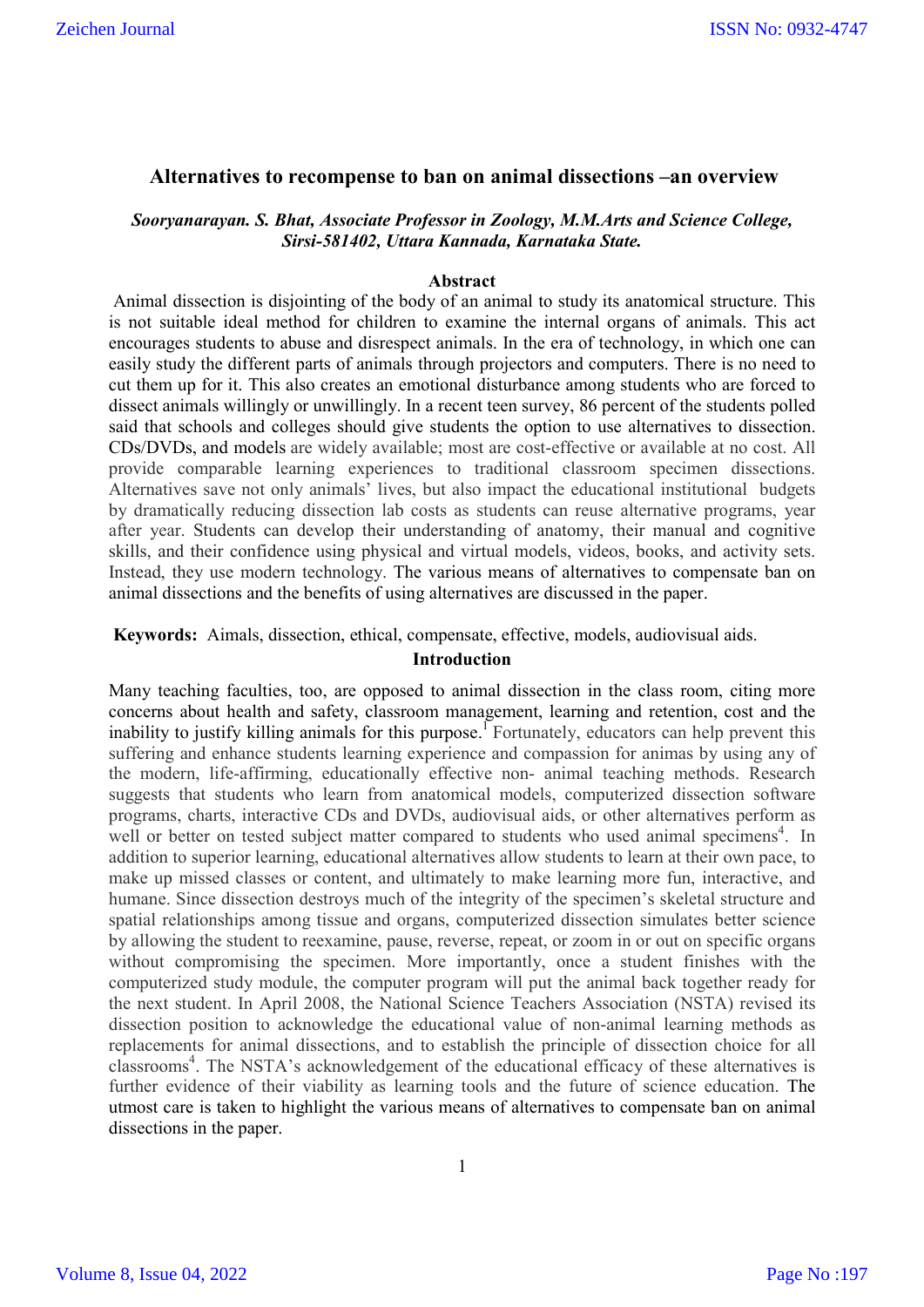# **Objectives**

- **Bring the awareness about the significance of adopting alternative methods for dissection.**
- Educate the students for alternative ways for animal dissection and thereby sensitize them towards the conservation of the animals.
- Equip the teaching community and the students to monitor animal dissection and avoiding cruelty wherever it is possible.
- To give a wide publicity about the establishment of animal ethics committees at institutions.

#### **Discussion**

. Several states have student choice laws and other states are considering similar legislation. Many countries have adapted non-animal alternatives to dissection because of high demand from individuals who want to enhance their educational experience without harming animals. Nonanimal alternatives to dissection not only benefit animals, but they are also much more cost effective, environmentally safe, and educationally effective than dissecting a once-living animal. More and more educators and students are discovering a kinder way to teach and study science by implementing non-animal alternatives in today's classrooms.

Students from all educational levels may be faced with the ethical dilemma of whether or not to participate in the dissection of animals. A growing number of students and educators are choosing to cut out traditional dissection methods in favor of non-animal alternatives. Many students say no to dissection because they are aware that animals are often killed specifically for dissection purposes, and the animals used often experience tremendous suffering before they are killed<sup>6</sup>. Frogs, earthworms, crayfish, fetal pigs, and cats can be obtained from the wild, slaughterhouses, shelters, or are purposely bred in facilities that profit from their sale. Also, many companion animals can be the target of animal dealers who make money from stealing and selling them for use in dissection. Whatever reasons we may have for choosing not to dissect, there are steps we can take to cut out cruelty in the classroom.

## **Alternatives to Dissection**

There are hundreds of alternatives for educators and students to use in place of dissection specimens including CD-ROMs, models, videos, charts, and much more at every educational level. With interactive and comprehensive alternatives, students gain a far greater understanding and respect for animals than with traditional dissection. The Science Bank (*www.The* **ScienceBank.org**) is Animalearn's free lending program of alternatives to dissection and other harmful animal usage<sup>4.</sup> The Science Bank enables educators and students to try out the most cutting-edge products available.

Many of the ways that students use animals in high schools especially in advanced biology courses and repeat in collegiate level courses, from the dissection of cats and dogs in anatomy to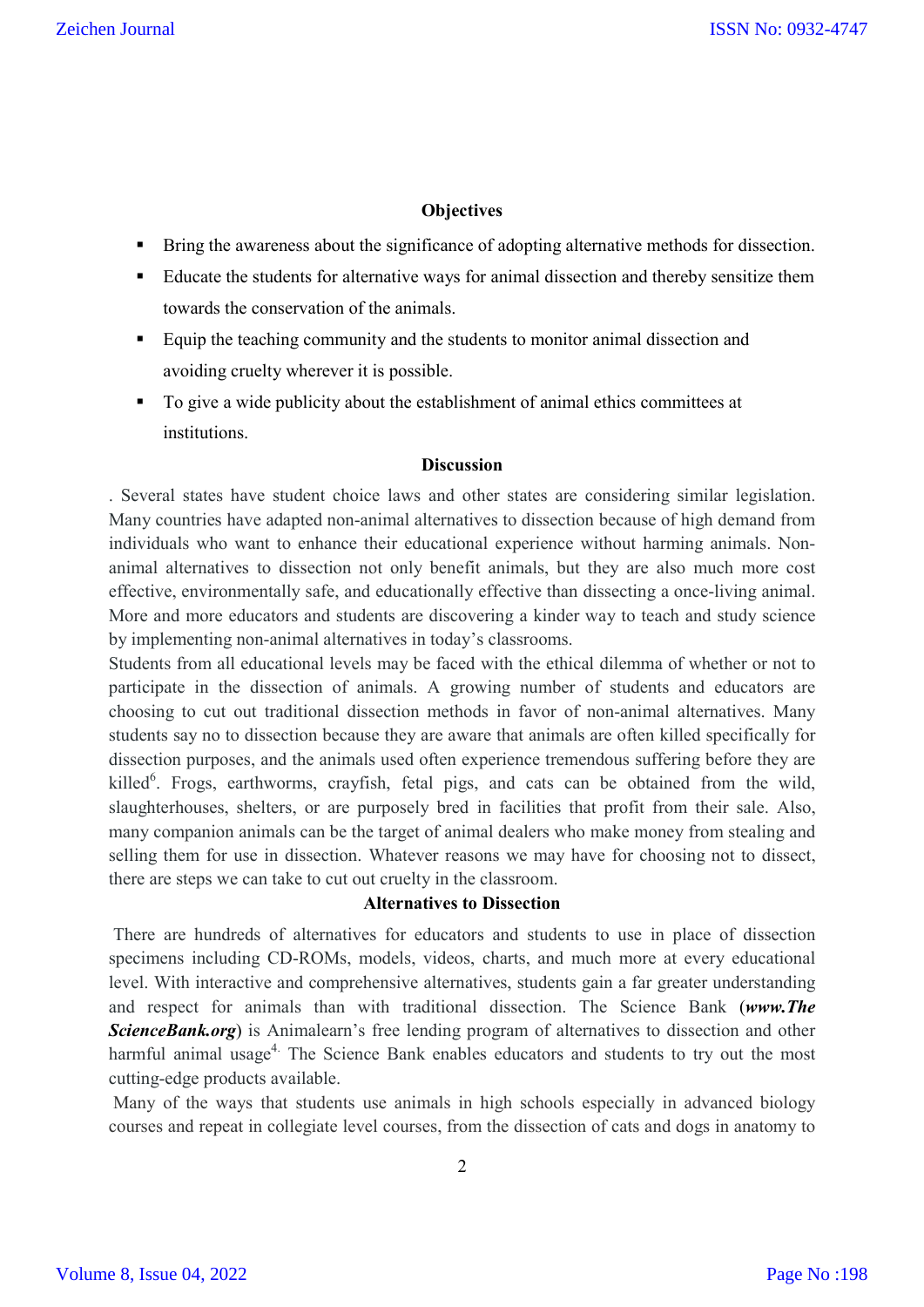the pithing of frogs in physiology and use of rats in psychology. While there are currently no state laws that require private or state colleges and universities to offer animal lab alternative choices for students, there are a number of schools that have adopted their own student choice policies or at least allow students to use dissection alternatives. Available alternatives include computer software programs that simulate animal dissection or human anatomy and physiology, models, and human or animal cadavers donated through ethical sources like willed body donation programs or educational memorial programs.

One example of a popular, interactive computer software program is V-Frog<sup>TM</sup>, a virtual realitybased frog dissection program. V-Frog<sup>TM</sup> is one of the latest alternatives to use in place of real frogs and is available to borrow for free through our ESEC Loan Library program. Designed for high school to graduate level biology courses, a PC mouse allows students to pick up a scalpel, cut open skin, explore internal organs, watch a beating heart, observe digestion, conduct an endoscopy, look at underlying muscles, bones, and organs, and observe nerve and muscle response, as well as other capabilities not possible with a physical specimen<sup>2,3,4</sup>. V-Frog offers real-time interaction, unlimited manipulation, and 3-D navigation, making every dissection reflect a student's individual work. The award-winning Digital Frog 2, an interactive CD-ROM, allows students to perform an in-depth "dissection" of a computer-generated frog with a digital scalpel. The program also includes animations, quizzes, videos, and information about frog behavior, ecology, and environmental issues. The Dry Lab Plus Fetal Pig CD-ROM is interactive software that allows students to investigate the complex internal and external anatomy of the fetal pig<sup>4</sup>. Difficult dissections like the nervous system are available in full view, along with other detailed diagrams, slides, and over 100 photos of specimens at 8 different stages of gestation.

#### **The Benefits of Using Alternatives**

While objecting to dissection may be an ethical decision, many educators and administrators need additional reasons to justify the use of non-animal alternatives. When trying to encourage the schools, colleges or university to consider these options, be sure to also address the issue of cost savings and educational benefits, as well as the negative impact that dissection can have on the environment. Nearly every peer-reviewed comparative study published has concluded that the educational outcomes of students who are taught basic and advanced biological skills and concepts using non-animal methods are equivalent or superior to those of their peers who use animal-based laboratories<sup>2, 3</sup>.

Educators and administrators often make curriculum decisions based on the school budget, and many may be interested to learn that using alternatives to animal dissection could save their school thousands of rupees over a three-year period. Instead of purchasing animals each year for use in the classroom, alternatives only need to be purchased once and can be re-used every year, which saves the school from needless expenditures.

In at least 30 research studies published in scientific journals that compared learning levels of students using alternatives to dissection and students dissecting animals, dissection alternatives